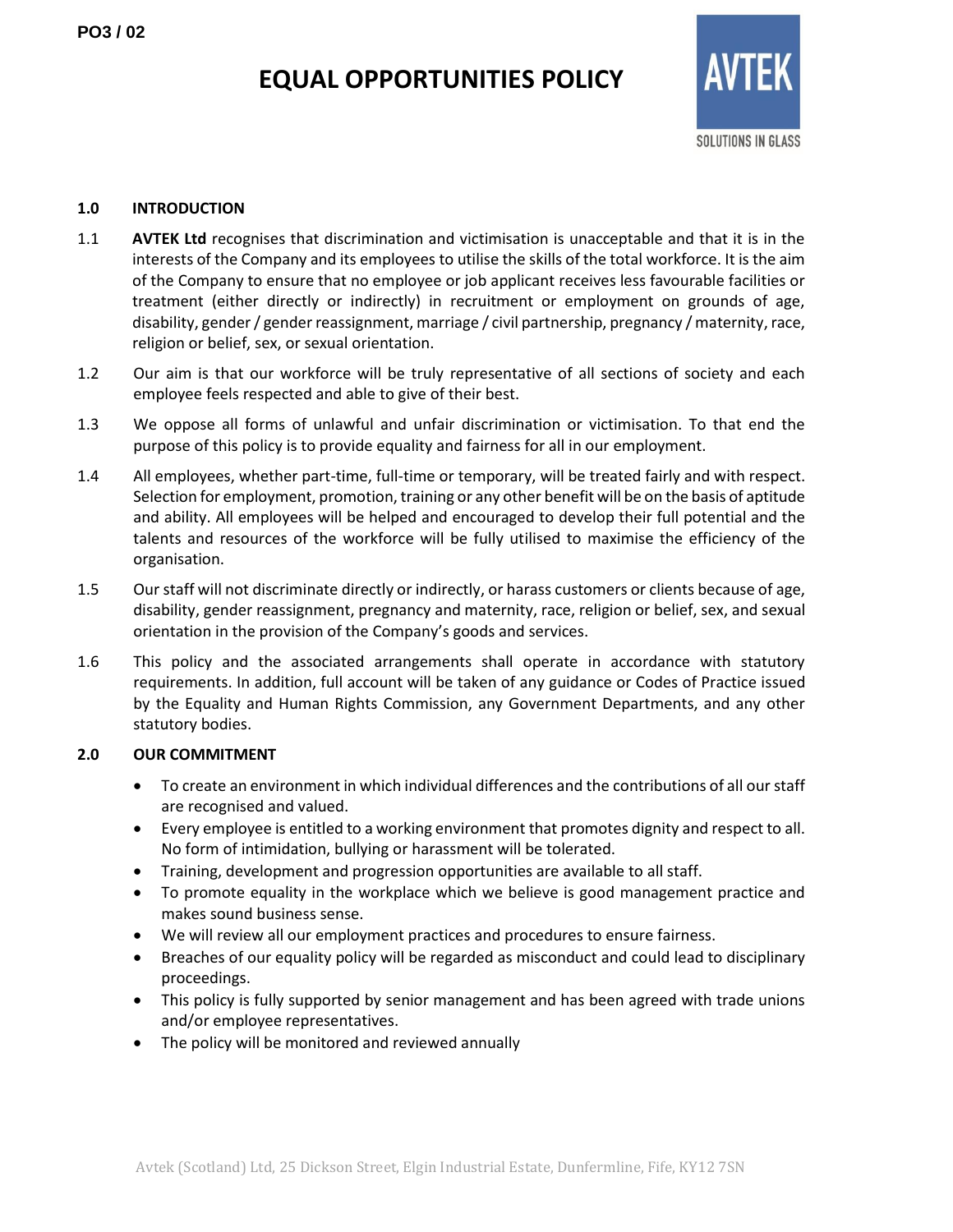# **EQUAL OPPORTUNITIES POLICY**



#### **3.0 RESPONSIBILITES OF MANAGEMENT**

- 3.1 Responsibility for ensuring the effective implementation and operation of the arrangements will rest with the Managing Director. Directors / Managers will ensure that they and their staff operate within this policy and arrangements, and that all reasonable and practical steps are taken to avoid discrimination. Each manager will ensure that:
	- All their staff are aware of the policy and the arrangements, and the reasons for the policy;
	- Grievances concerning discrimination are dealt with properly, fairly and as quickly as possible;
	- Proper records are maintained.
- 3.2 Human Resources will be responsible for monitoring the operation of the policy in respect of employees and job applicants, including periodic departmental audits.

### **4.0 RESPONSIBILITIES OF STAFF**

- 4.1 Responsibility for ensuring that there is no unlawful discrimination rests with all staff and the attitudes of staff are crucial to the successful operation of fair employment practices. In particular, all members of staff should:
	- Comply with the policy and arrangements;
	- Not discriminate in their day to day activities or induce others to do so;
	- Not victimise, harass or intimidate other staff or groups who have, or are perceived to have one of the protected characteristics.
	- Ensure no individual is discriminated against or harassed because of their association with another individual who has a protected characteristic.
	- Inform their manager if they become aware of any discriminatory practice.

### **5.0 THIRD PARTIES**

5.1 Third-party harassment occurs where a Company employee is harassed, and the harassment is related to a protected characteristic, by third parties such as clients or customers. **AVTEK Ltd** will not tolerate such actions against its staff, and the employee concerned should inform their manager / supervisor at once that this has occurred. **AVTEK Ltd** will fully investigate and take all reasonable steps to ensure such harassment does not happen again.

## **6.0 RELATED POLICIES AND ARRANGEMENTS**

6.1 All employment policies and arrangements have a bearing on equality of opportunity. The Company policies will be reviewed regularly and any discriminatory elements removed.